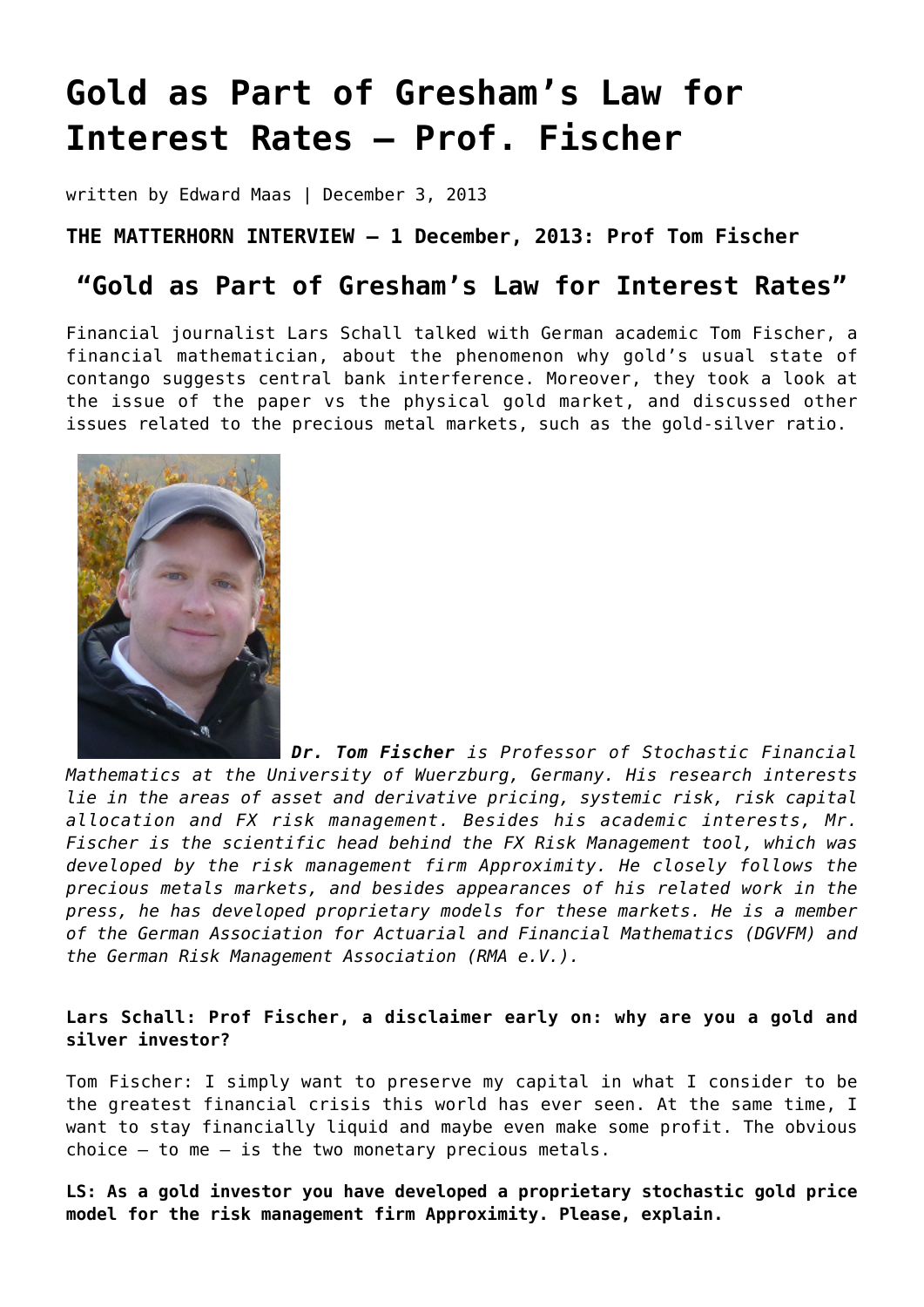TF: Obviously, I cannot say too much. The idea is based on one of my favorite economic indicators, which is the Dow Jones Industrial Average divided by the price of gold. There seems to exist a long-term cyclical relationship between these two real objects: a share of the American industry, and one ounce of gold. So, if you have a model for the Dow Jones, and you have one for that Dow-gold cycle too, you will end up with a model for gold. That is what we did.

#### **LS: Which of the two markets do you consider to be more difficult to analyze: the gold or the silver market?**

TF: Clearly silver.

#### **LS: And why?**

TF: Gold always pushes silver around, but silver is too small to do that with gold. So, for silver, you on the one side have the actual industrial demand, which is substantial, and partially gives silver the characteristic of a classic commodity. On the other side, you also have this strong influence of gold on the silver price. But gold is much more macroeconomic – a world currency, if you want, and difficult enough to analyze on its own. These two components make silver particularly tricky.

## **LS: Do you think silver has a fair chance to become the investment of this decade? And where do you see the gold-silver ratio heading in the long run?**

TF: In May 2011, silver looked pretty much like the investment of the last decade! But then, and despite of the promptly following price decline and the much lower prices today, we had not even outdone the nominal 1980s high. Inflation-adjusted prices back then were around 140 Dollars. Of course, we all know that 1980 was a very brief and extreme situation, but it shows what silver is capable of doing. I think silver will outperform gold, based on 1999 prices, in a coming extreme, which I expect to happen before the end of the decade.

The major trend for gold-silver since 1990 has been down, but in a very volatile manner. I think that before the end of the decade we will see the gold-silver ratio go down to 20-to-1, maybe lower, for two simple reasons: One, when gold is doing very well, silver, as the smaller market, acts akin to leverage on gold. Second, during the past 130 years or so, silver has revisited this ratio when it was strongest against gold. So, when things get very heated, speculators will use this historic ratio as a reference point that can be reached and has been reached before. But undoubtedly, this is going to be – and has already been – a very rough ride.

**LS: Let's turn to a paper that you've authored recently, "Why gold's contango suggests central bank interference." (1) Now, before we discuss the possibility that there is central bank interference in the gold market; what do you think would be their motivation to do it in the first place?**

TF: The number one purpose of a central bank is to manage their corresponding currency. Obviously, too high a gold price in any currency shows weakness of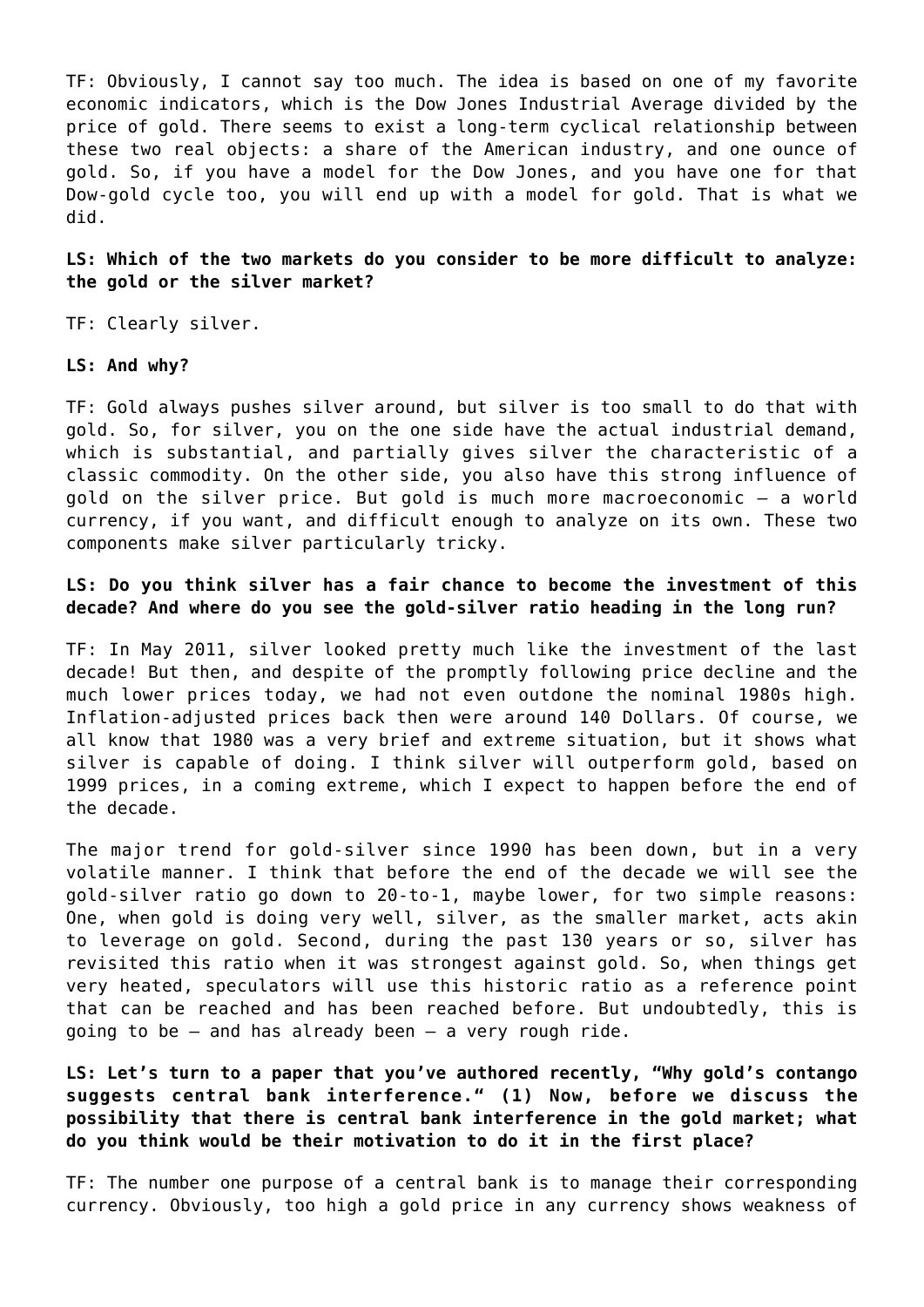that currency. Similarly, high gold lease rates would show that gold was more desirable and, for borrowing purposes, less abundant than the fiat currency in question. So, if for some reason you do not have the ability or the will to take measures that would strengthen the currency in a sustainable manner, an unsustainable short term cure could be to take it out on gold. Since the currency gold has no central bank that protects it, it makes an easy target. Another reason could be that for a lack of knowledge in – or appreciation of – financial history, a central bank would consider the gold on their balance sheet a non-interest paying drag, and they would therefore try to sell it or try to lease it out.

### **LS: Okay, and then I need you to explain to us the terms "contango" and "backwardation", please.**

TF: In a forward market, where prices of a good for delivery in, say, a year's time, are determined today, "contango" means that the price of that good for immediate delivery, also called the "spot price", is cheaper than the price of that good payable and deliverable in one year's time. "Backwardation" is the opposite, so prices today are higher than the forward prices one year ahead. This would be the definition for a one-year maturity. Some people only want to speak of "contango" or "backwardation" if the corresponding condition applies to all maturities, but these are details.

#### **LS: What's the norm?**

TF: For an industrial commodity, because of interest and because of storage costs, contango is considered to be the norm. So, erroneously, some people think that this should be the case for gold as well.

#### **LS: However, you suggest that it should be exactly vice-versa. Why?**

TF: Gold is not just another commodity. It historically has the role of a world currency that cannot be inflated into oblivion. It is a financial safe haven. However, for currencies like gold, the Dollar or the Euro, contango or backwardation follows from a difference in their interest rates. For instance, because of that interest rate differential, usually either the dollar is in contango towards the Euro and at the same time the Euro in backwardation to the Dollar, or vice versa. Now replace the word "Euro" by "gold" and you get the picture. So, gold is in backwardation when its interest rate, which is also called the "gold lease rate", is higher than that of the Dollar. The question is now: why should the interest rate of gold be higher than that of the Dollar? In my opinion, the answer is obvious: gold is the much better currency, so, you should have to pay up to get a loan in it. I would call this a version of Gresham's Law for interest rates.

## **LS: The New Austrian School of Economics headed by Prof. Antal E. Fekete warns against the permanent state of backwardation in gold. (2) Are they wrong in their views according to your understanding of the matter?**

TF: In a freer gold market, I would expect gold to be most of the time in backwardation. I possibly agree with Fekete to that extent. What I have a problem with is that Fekete and his followership seem to think that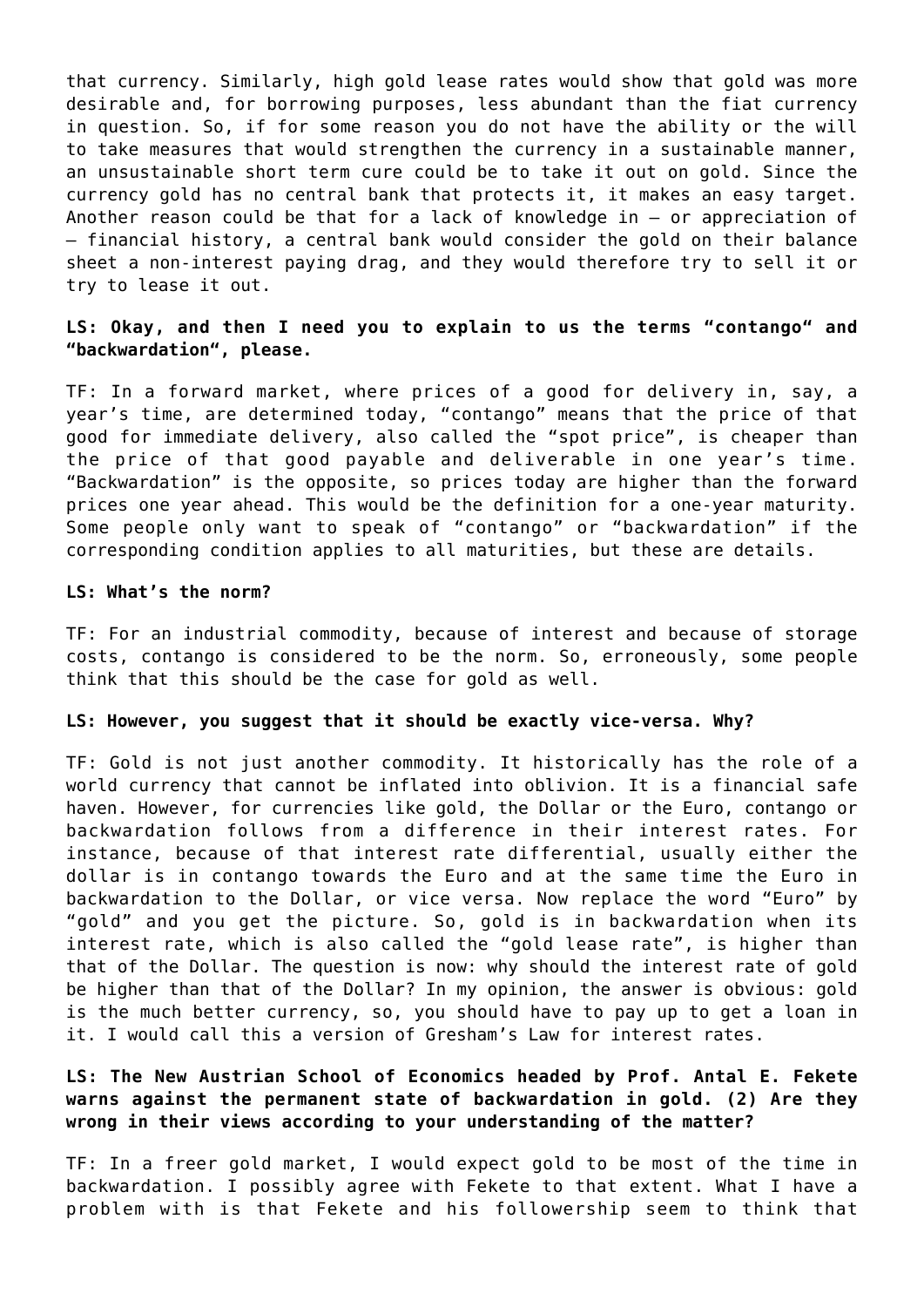backwardation in gold meant arbitrage – that is the opportunity to make money out of nothing. This is wrong, as I explained in my recent article "Faux Gold Arbitrage" (3). Meanwhile it has come to my attention that Fekete also uses the word "arbitrage" in a sense very different from the rest of the world. This is potentially dangerous, certainly confusing, and very unnecessary. Overall, I think that his theory of the gold basis is somewhat flawed because of a misunderstanding of basic arbitrage and change-of-numeraire concepts.

## **LS: So why do you think that the usual state of "contango" suggests that central banks interfere in the market?**

TF: If gold should fetch the highest interest rates and should hence be in backwardation, one has to ask why they have been so low over the past 25 years, or longer. The first suspect to go to would be central bank gold leasing. And, seriously, would it be any surprise if central banks pushed interest rates, whether of paper money or of gold, way below where they should be? It is their job, after all! It was possibly convenient for central banks, or other entities, to earn interest on gold while they considered it an otherwise useless asset.

#### **LS: What would happen if gold was allowed to be in more or less permanent backwardation?**

TF: I am not sure. One thing possibly is that it would simply be more obvious what the supreme currency is. In the end, this could spur more demand. If you are a gold investor, this is nothing to be afraid of.

#### **LS: What are the means of interference?**

TF: I mentioned the possibility of gold leasing. However, I am not an expert in actual central banking operations. So, there might be a whole range of tools, such as swaps etc., a central bank could use to achieve what they want.

## **LS: So you think it's legitimate to forward central banks questions like these? (4)**

TF: I generally think that in a democracy and during peacetime it is a reason for concern if a supposedly public institution keeps any non-personal information secret for an indefinite amount of time. I understand that an immediate central bank market transaction – an emergency action, if you want – is not publicized on the spot. But there should be access to such information after a certain amount of time, say one or two years. Anything else, for a public service institution, is intransparent and as such simply inappropriate and unprofessional. So, yes, asking the right questions is legitimate.

## **LS: What are your thoughts on the paper gold market? Can it last or will it ultimately be overwhelmed by the demand that will take place in the physical market?**

TF: The COMEX usually raises margins when futures markets overheat. Jim Sinclair of JSMineset has always pointed to the possibility that high enough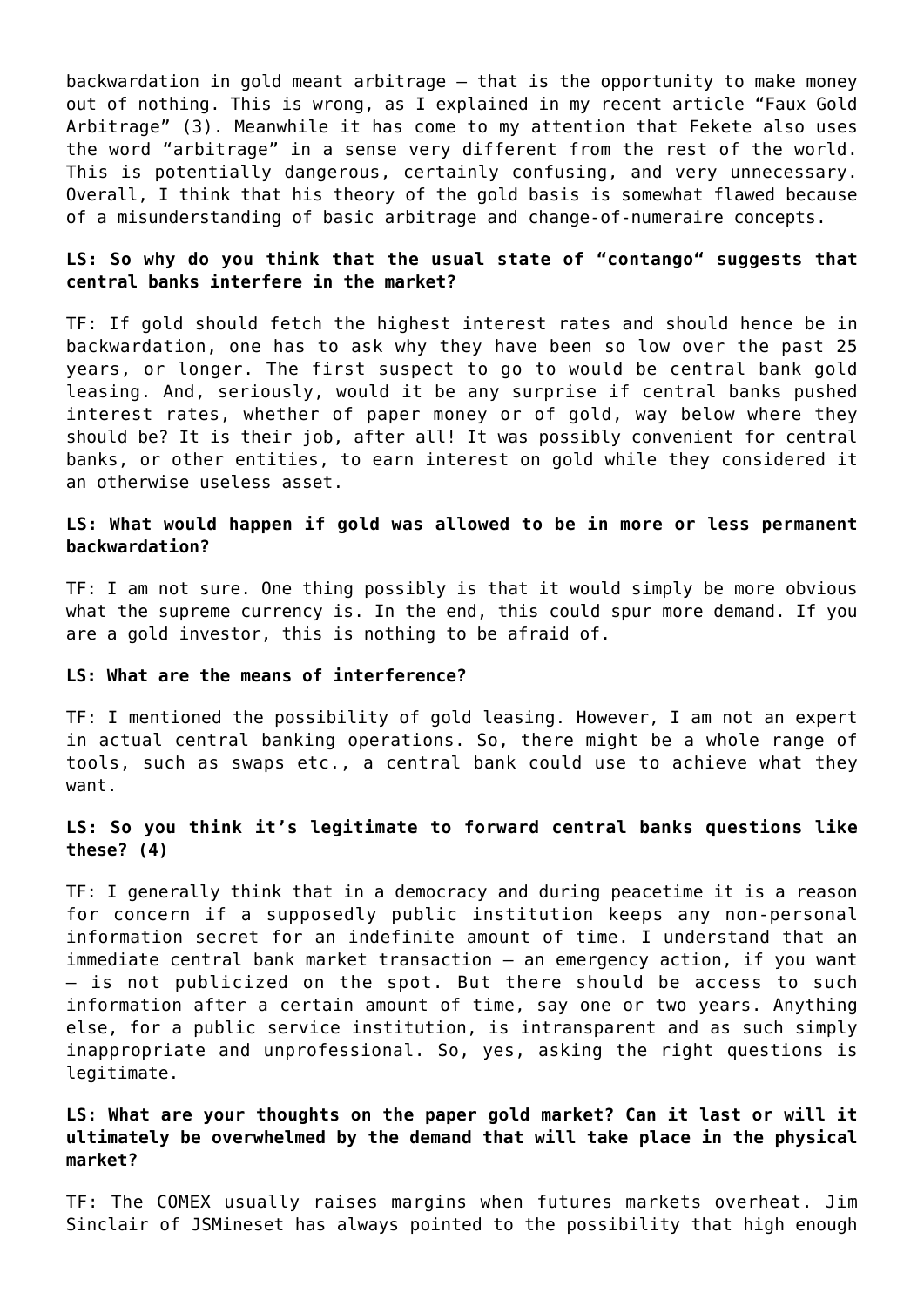margin, for instance 100% margin, would effectively turn gold futures markets into cash markets. Also, concerns about failure to deliver could shrink the volume dramatically. If this happened, one could say that the physical demand had overwhelmed the paper market. I think it is possible in the not too distant future. But thismost likely would not mean that COMEX gold would disappear entirely. They might adapt.

## **LS: How do you perceive the different approach to gold by China and Russia compared to that of the West?**

TF: Buying gold is the best thing these countries and their central banks can do to diversify their reserves away from Dollars or Euros. But you first need to have those reserves. Exporters such as China or Russia automatically fall into a different category than, say, the US. As such, it seems to be entirely natural what these countries do. But I am not sure if they are buying enough. Most of the West, however, simply cannot afford gold.

## **LS: With this as a background, would you argue for a full availability of the German gold reserves on German soil? (5) Isn't that a question of monetary sovereignty?**

TF: The argument for the German gold reserves sitting in New York or London has always been that this would allow an immediate market reaction in a crisis situation. Another reason, I suppose, was to have the gold out of the reach of the Russian tanks waiting behind the Iron Curtain. The latter one is history, and a crisis where the Bundesbank had to sell considerable amounts of gold seems to have never materialized. Given that, I would say, store maybe 75% home and leave the rest in New York and in London. And, yes, I do think this has to do with sovereignty and should be a consequence of a more independent German foreign policy.

#### **LS: Will gold become a winner of the financial crisis?**

TF: I think it is a winner already and it will continue to be one. My understanding of it would be that gold will outperform essentially most major market indices, currencies or asset classes over the duration of this crisis. It will preserve wealth.

#### **LS: Thank you very much for taking your time, Prof Fischer!**

#### *SOURCES:*

(1) Tom Fischer: Why Gold's Contango Suggests Central Bank Interference, Safe Haven, November 23, 2013, here: www.safehaven.com/article/31904/why-golds-contango-suggests-central-bank-inte rference

(2) Compare for example Lars Schall: Gold: Permanent Backwardation Ahead!, Interview with Antal E. Fekete, August 2011, here:

[Gold: Permanent Backwardation Ahead!](https://www.larsschall.com/2011/08/27/gold-permanent-backwardation-ahead/)